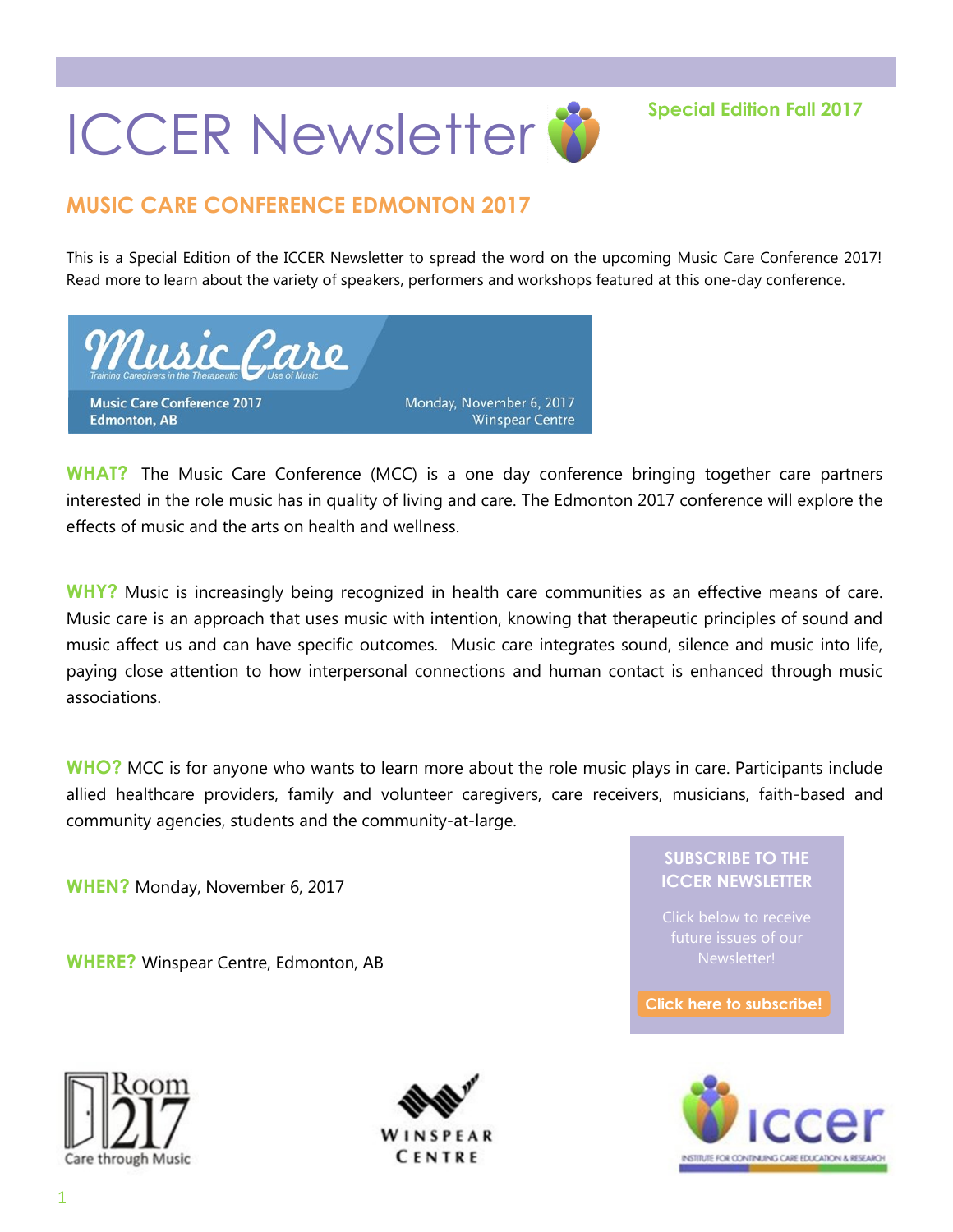#### **SPEAKERS**

#### **Neurologic Music Therapy – Dr. Corene Hurt-Thaut**



Corene Hurt-Thaut is internationally recognized for her clinical expertise in the evidence based practice of Neurologic Music Therapy. Her work includes a diverse range of clinical populations including stroke, Parkinson's disease, traumatic brain injury, cerebral palsy, Multiple Sclerosis, Alzheimer's disease, autism and psychiatric disorders. Dr. Hurt-Thaut was a research associate at The Center for Biomedical Research in Music at Colorado State University since 1997 and she cofounded Unkefer Academy for Neurologic Music Therapy International Training Institutes. She is currently an Associate Professor at the University of Toronto.

#### **Participatory Arts and Dementia Care – Julian West**



Professional musician (oboe) Julian West also works developing creative learning and participation projects for many organizations in England. Julian is head of Open Academy, the Royal Academy of Music's creative learning program, where he lectures on creative music leadership, and researches best practice. He has also been invited by the Wellcome Trust to take up the 2016-2018 residences in The Hub at the Wellcome Collection. This group includes scientists, artists, clinicians, public health experts and broadcasters, and will examine and challenge perceptions of dementia through scientific and creative experimentation.

#### **WORKSHOPS**



#### **Music Therapy for Your Emotional Health – Jennifer Buchanan**

Jennifer Buchanan founded her Calgary-based business, JB Music Therapy, at the age of 21. She is a highly regarded expert in the field of music therapy, and is a sought after speaker, presenter and author. Jennifer's presentation will be on the topic of music therapy and mental health.

#### **Experiencing the harp and hand bells – Lois Samis Lund**



Lois Samis Lund is musician-in-residence at Glenrose Rehabilitation Hospital in Edmonton. She has been an elementary school music specialist and music consultant, a bassoonist with Edmonton Symphony Orchestra and conductor of many choral groups and hand bell choirs. In her retirement, Lois has learned to play the Celtic harp and become a Certified Therapeutic Harp Practitioner. Her session will be hands-on for delegates to experience activities that have proven beneficial and practical in care situations, and discussion will be centres on the value of musical participation and it can be accomplished in fun and rewarding ways.

#### **The Art of Letting Go: Music as a Tool for Loss – Nadia Chana**



Nadia is a classical singer, and PhD candidate in ethnomusicology at The University of Chicago. Working with her at Music Care Conference is pianist Alyssa Paterson (Associate Director of musical creativity at the Edmonton Symphony Orchestra and Winspear Centre). Nadia and Alyssa will perform several pieces and lead participants through a portion of a workshop she's developed on how classical singers might lead people into feeling deeply, an act necessary for grieving and healing. Participants will learn about techniques to get closer to their grief, and to mobilize their skill sets in their practices.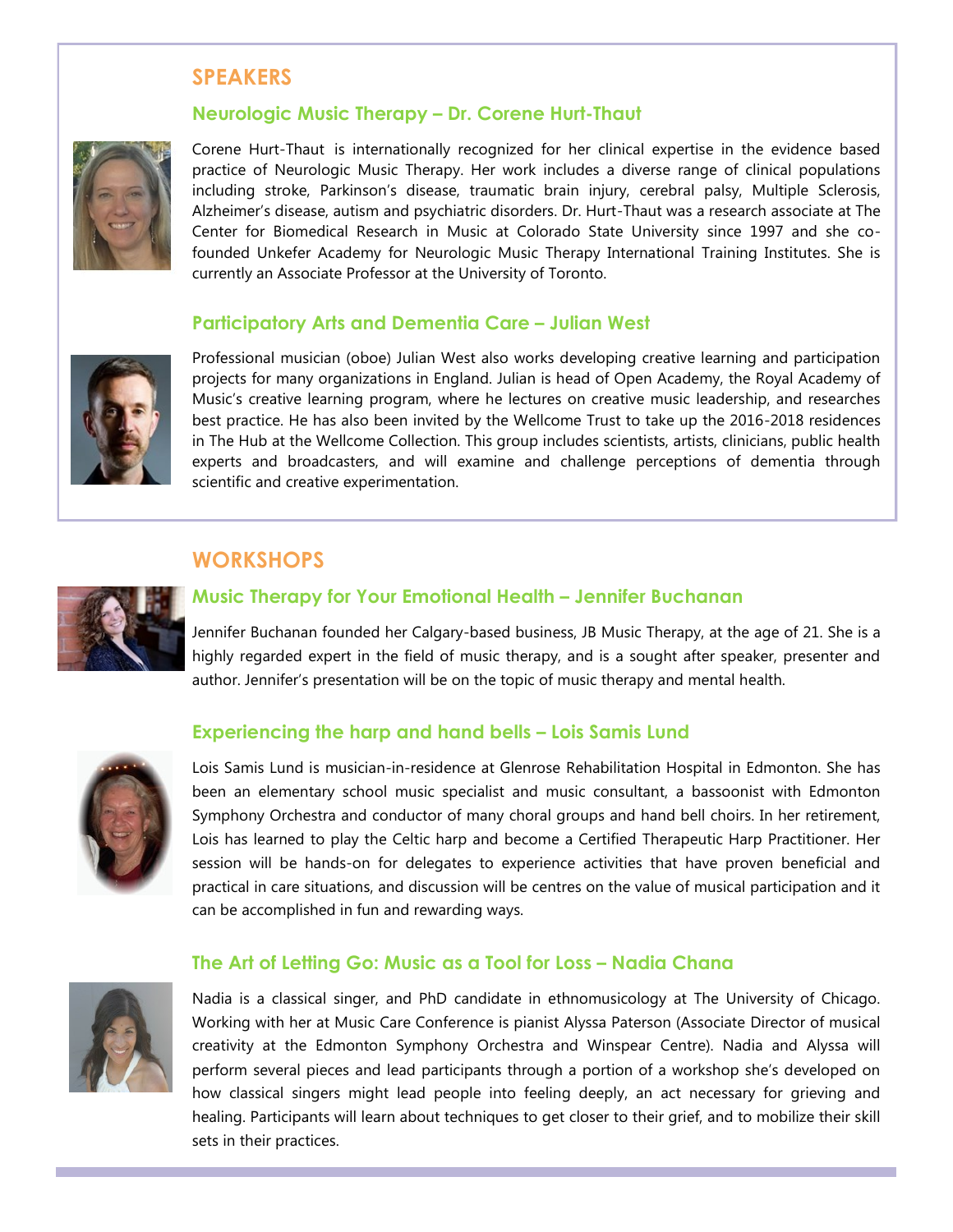#### **WORKSHOPS CONT'D**

#### **Singing for Health and Well-being – Kim Denis**



Kim Denis is known for her energy and enthusiasm both on stage and off. Kim is a sought after soloist, choral clinician and adjudicator for voice and choir. She is a singer with Pro Coro Canada, one of Canada's professional choirs. She has directed numerous church and community choirs, and musical theatre productions across the country. Presently she directs *Shumayela* with the Kokopelli Choir Association in Edmonton. Kim will lead a one hour singing experience that focuses on health and well-being.

#### **Using Expressive Arts in Care – Sasha Campbell**



Sasha Campbell studied music during her undergrad at the University of Alberta, and completed a Masters in Expressive Arts Therapy at the European Graduate School in Switzerland. Her workshop will introduce expressive arts therapy and its applications in working with a diverse population. The focus will be on the concept of low skill, high sensitivity – the idea that having a meaningful creative experience does not require specialized artistic training. Sasha will show ways of making the nurturing benefits of the arts accessible to everyone.

#### **CONFERENCE PERFORMERS**



**Opening performance – Sherryl Sewepagaham**

Sherryl Sewepagaham is a singer, hand drummer, music educator and music therapist from the Little Red River Cree Nation in Northern Alberta, Sherryl has been a member of the Aboriginal women's trio Asani for almost 20 years, coaches young singers, teaches cultural drum songs, composes for other people and productions, and has released her first solo album, Splashing the Water Loudly, in 2014. The album's songs and Cree lyrics expose her heart and activism for her people.

#### **SIGN-UP FOR FUTURE EVENT INVITATIONS!**

If you would like to invitations to ICCER events, **click on the link** 

**[Click here to subscribe!](https://visitor.r20.constantcontact.com/manage/optin?v=001MqUcqqvjwLD850nipaor0HtdI1Y9d8ED2u9ivDzRV7Gp5uTyf2p54vfsufOQXL7BcGZnnLM-9yRAw3TIqncd_CNV4yZzfE9gE8XUs-KE6So%3D)**

#### **Closing keynote and performance – Sean McCann**

As a founding member of Great Big Sea, Sean McCann shot to international fame, selling millions of albums and touring the globe. Sean believes music is meant to connect, heal and make people happy. It was – but for the audience, not him. He left the band to start over. His album *Help Your Self* helps him deal with his issues of addiction and abuse, and his presentations inspire others seeking light though the darkness.

#### **CONNECT WITH US ON SOCIAL MEDIA**



[p9eabah](http://tinyurl.com/p9eabah) (Group)

[http://tinyurl.com/](http://tinyurl.com/oo6kjmd) [oo6kjmd](http://tinyurl.com/oo6kjmd) (Company)